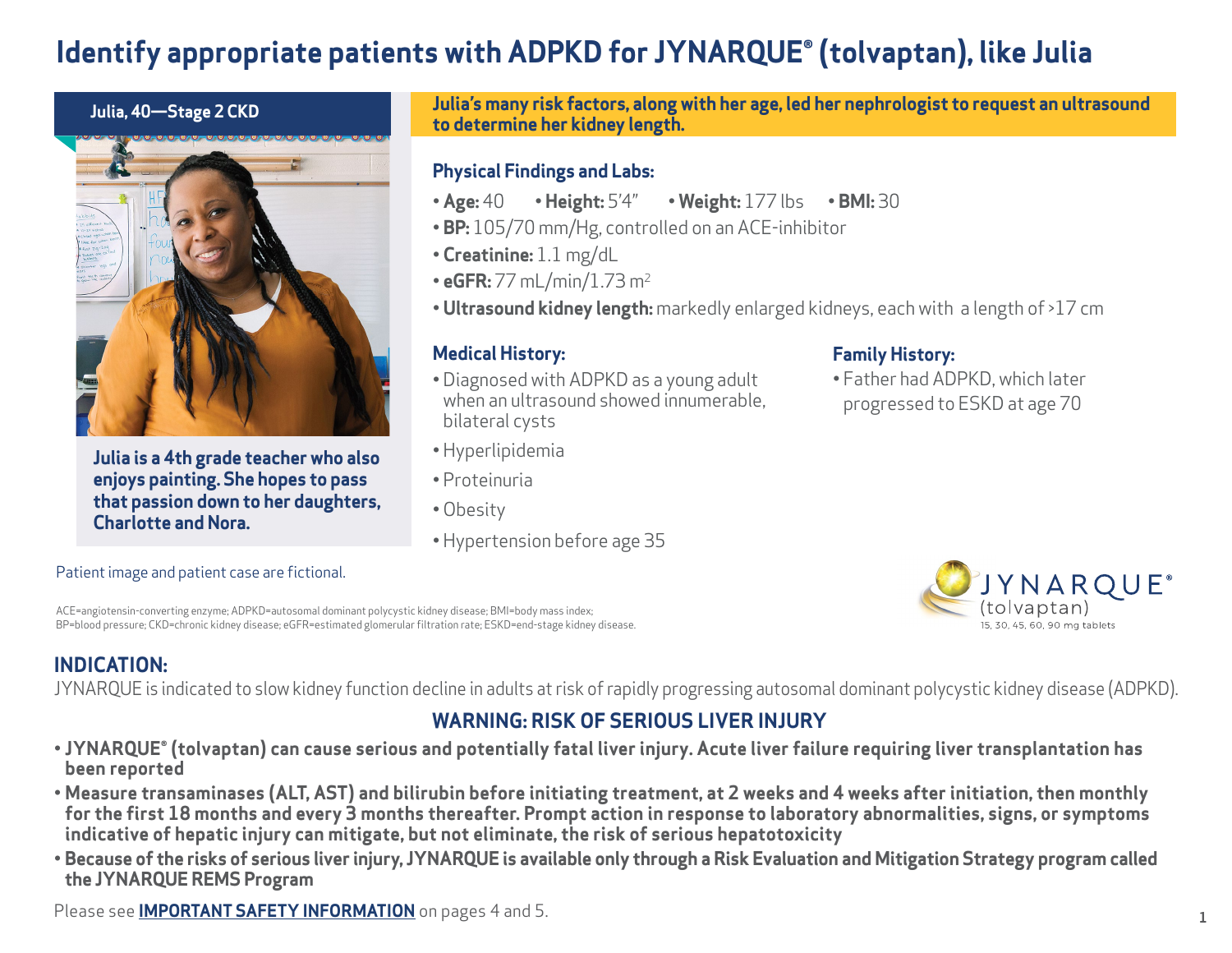## **Assessing ADPKD progression and treatment consideration**

- Julia presented with **several risk factors associated with rapid disease progression**, including obesity, proteinuria, and hypertension before age 35
- Because of her **young age**, her nephrologist decided to request a **kidney length measurement via ultrasound**
- Because her kidney length was **greater than 17 cm at 40 years of age with CKD Stage 2**, Julia's nephrologist determined that she was **at risk for rapidly progressing ADPKD**1,2
- After further assessment, Julia's nephrologist determined she was an appropriate patient and recommended she start treatment with JYNARQUE® (tolvaptan)

#### **SELECT IMPORTANT SAFETY INFORMATION:**

#### **CONTRAINDICATIONS:**

- History, signs or symptoms of significant liver impairment or injury. This contraindication does not apply to uncomplicated polycystic liver disease
- Taking strong CYP3A inhibitors
- With uncorrected abnormal blood sodium concentrations

- Unable to sense or respond to thirst
- Hypovolemia
- Hypersensitivity (e.g., anaphylaxis, rash) to JYNARQUE or any component of the product
- Uncorrected urinary outflow obstruction
- Anuria

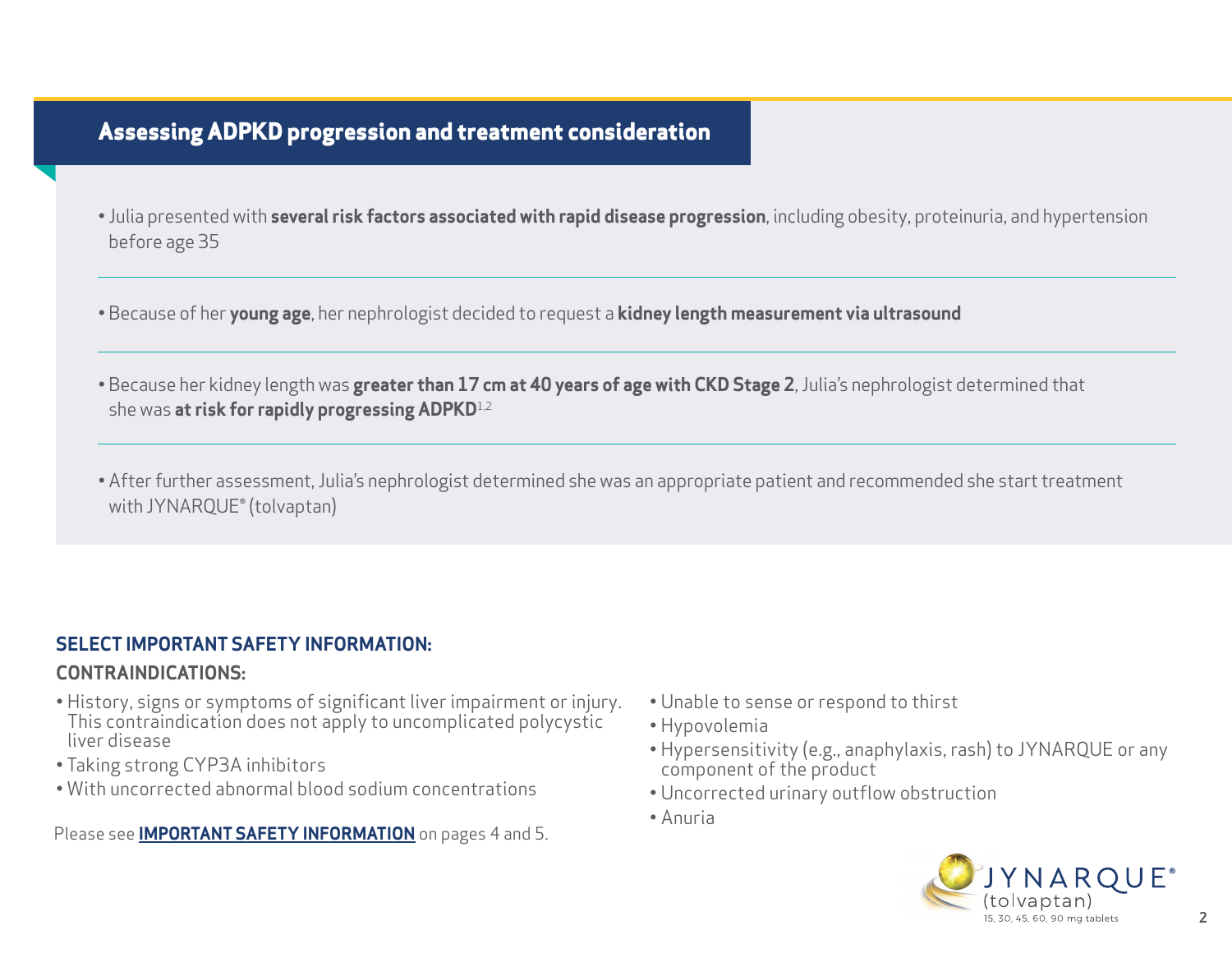# **Starting JYNARQUE® (tolvaptan)**

- Julia has taken her doctor's advice of exercising more regularly and living a more healthy lifestyle to get her weight under control
- Julia's nephrologist **explained the benefits and risks** associated with treatment, including the risk of serious liver injury, the requirements of the REMS program, and they also reviewed the medication guide prior to starting treatment
- Julia's nephrologist explained that JYNARQUE may cause aquaretic side effects and advised to **drink more water to avoid thirst and dehydration**
- Because she is a teacher, frequent urination is a concern for Julia. Therefore, the nurse counseled her on ways to help manage aquaretic side effects, including going on a **low sodium and protein diet** and **scheduling bathroom breaks**
- Julia's nephrologist told her about the **Peer Mentor Program**. She spoke to a Peer Mentor who shared his **experience integrating JYNARQUE into his lifestyle and job**, and she felt more comfortable after hearing his JYNARQUE experience
- Based on Julia's commercial insurance coverage, her specialty pharmacy determined she was eligible for **\$10/month copay support**\*

\*Assumes one 28-day supply prescription per month. If more than one prescription is filled in a calendar month, patients may pay more than \$10 in that month. Other terms and conditions may apply. REMS=Risk Evaluation and Mitigation Strategy.

#### **SELECT IMPORTANT SAFETY INFORMATION:**

**Adverse Reactions:** Most common observed adverse reactions with JYNARQUE (incidence >10% and at least twice that for placebo) were thirst, polyuria, nocturia, pollakiuria and polydipsia.

References: 1. Gansevoort RT, Arici M, Benzing T, et al. Recommendations for the use of tolvaptan in autosomal dominant polycystic kidney disease: a position statement on behalf of the ERA-EDTA Working Groups on Inherited Kidney Disorders and European Renal Best Practice. Nephrol Dial Transplant. 2016;31(3):337-348. 2. Magistroni R, Corsi C, Martí T, Torra R. A review of the imaging techniques for measuring kidney and cyst volume in establishing autosomal dominant polycystic kidney disease progression. *Am J Nephrol*. 2018;48:67-78. **3.** Kidney Disease: Improving Global Outcomes (KDIGO) CKD Work Group. KDIGO 2012 Clinical Practice Guideline for the Evaluation and Management of Chronic Kidney Disease. Kidney Intern Suppl. 2013;3(1):1-150. 4. Irazabal MV, Rangel LJ, Bergstralh EJ, et al. Imaging classification of autosomal dominant polycystic kidney disease: a simple model for selecting patients for clinical trials. *J Am Soc Nephrol*. 2015;26(1):160-172.

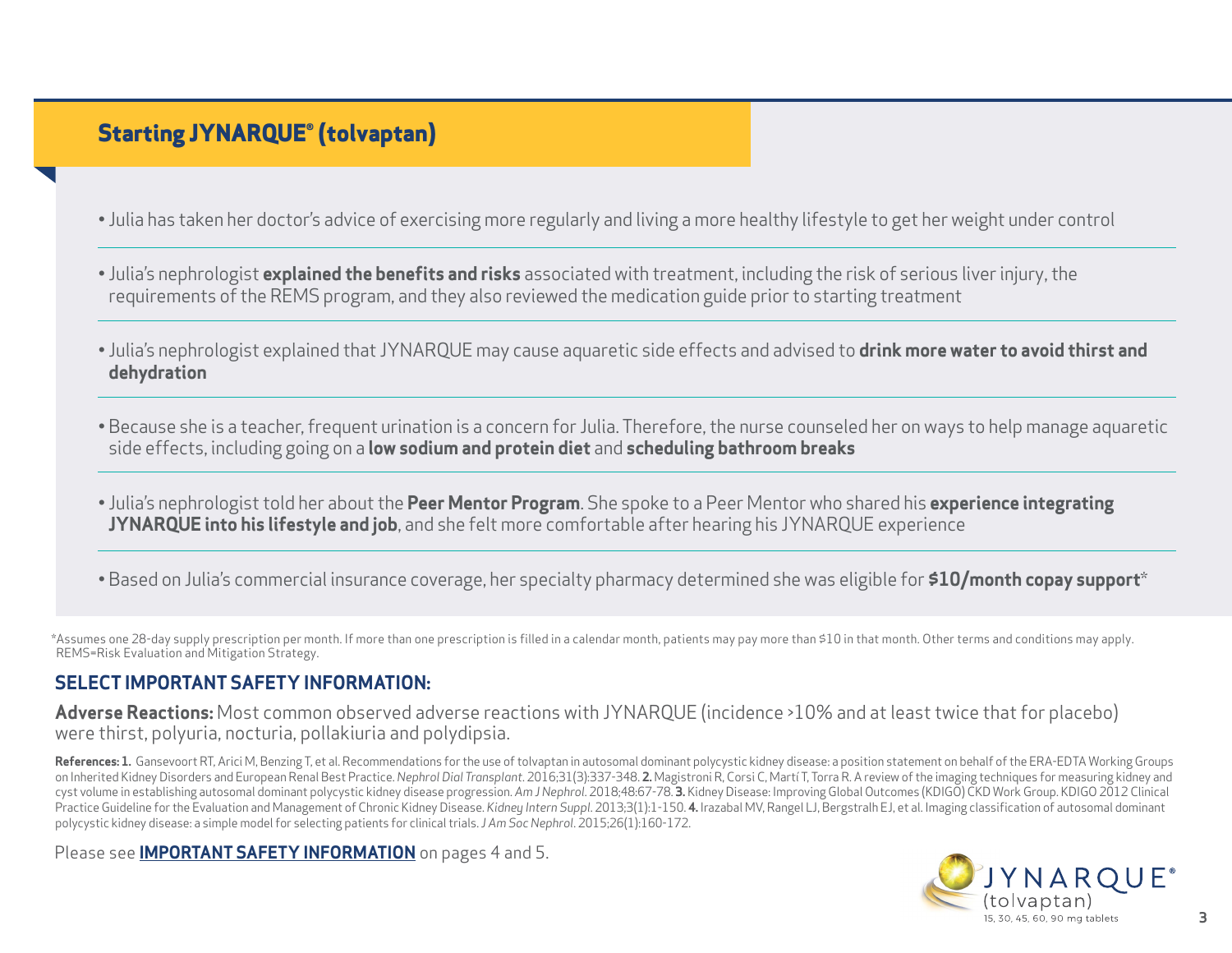# <span id="page-3-0"></span>**INDICATION and IMPORTANT SAFETY INFORMATION for JYNARQUE® (tolvaptan)**

## **INDICATION:**

JYNARQUE is indicated to slow kidney function decline in adults at risk of rapidly progressing autosomal dominant polycystic kidney disease (ADPKD).

#### **IMPORTANT SAFETY INFORMATION:**

### **WARNING: RISK OF SERIOUS LIVER INJURY**

- **JYNARQUE® (tolvaptan) can cause serious and potentially fatal liver injury. Acute liver failure requiring liver transplantation has been reported**
- **Measure transaminases (ALT, AST) and bilirubin before initiating treatment, at 2 weeks and 4 weeks after initiation, then monthly for the first 18 months and every 3 months thereafter. Prompt action in response to laboratory abnormalities, signs, or symptoms indicative of hepatic injury can mitigate, but not eliminate, the risk of serious hepatotoxicity**
- **Because of the risks of serious liver injury, JYNARQUE is available only through a Risk Evaluation and Mitigation Strategy program called the JYNARQUE REMS Program**

#### **CONTRAINDICATIONS:**

- History, signs or symptoms of significant liver impairment or injury. This contraindication does not apply to uncomplicated polycystic liver disease
- Taking strong CYP3A inhibitors
- With uncorrected abnormal blood sodium concentrations
- Unable to sense or respond to thirst
- Hypovolemia
- Hypersensitivity (e.g., anaphylaxis, rash) to JYNARQUE or any component of the product
- Uncorrected urinary outflow obstruction
- Anuria

**Serious Liver Injury:** JYNARQUE can cause serious and potentially fatal liver injury. Acute liver failure requiring liver transplantation has been reported in the post-marketing ADPKD experience. Discontinuation in response to laboratory abnormalities or signs or symptoms of liver injury (such as fatigue, anorexia, nausea, right upper abdominal discomfort, vomiting, fever, rash, pruritus, icterus, dark urine or jaundice) can reduce the risk of severe hepatotoxicity. To reduce the risk of significant or irreversible liver injury, assess ALT, AST and bilirubin prior to initiating JYNARQUE, at 2 weeks and 4 weeks after initiation, then monthly for 18 months and every 3 months thereafter.

Please see **[FULL PRESCRIBING INFORMATION](https://www.otsuka-us.com/sites/g/files/qhldwo3326/files/media/static/JYNARQUE-PI.pdf)**, including **BOXED WARNING**.

(continued on next page)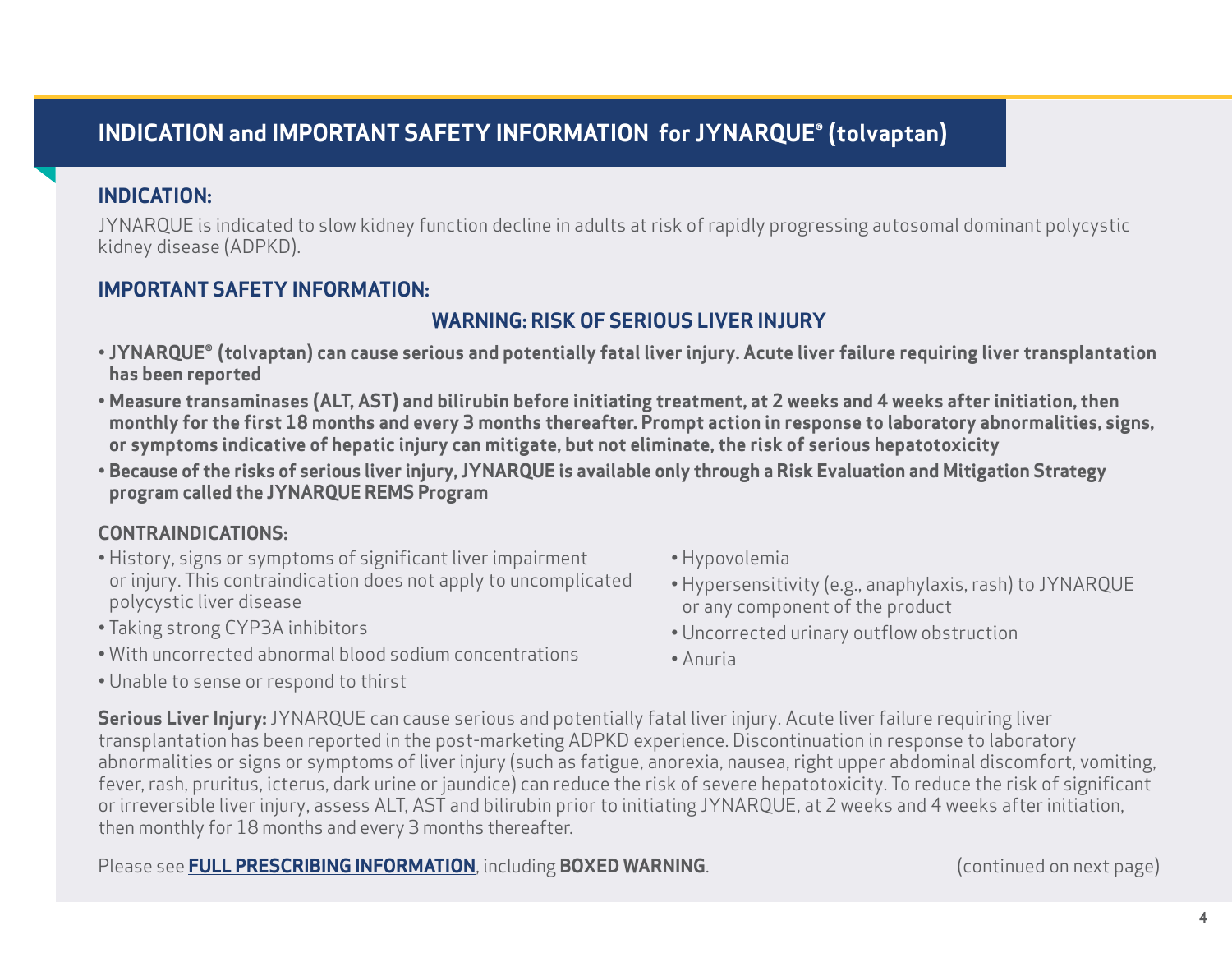# **IMPORTANT SAFETY INFORMATION for JYNARQUE® (tolvaptan) (cont'd)**

**Hypernatremia, Dehydration and Hypovolemia:** JYNARQUE therapy increases free water clearance which can lead to dehydration, hypovolemia and hypernatremia. Instruct patients to drink water when thirsty, and throughout the day and night if awake. Monitor for weight loss, tachycardia and hypotension because they may signal dehydration. Ensure abnormalities in sodium concentrations are corrected before initiating therapy. If serum sodium increases above normal or the patient becomes hypovolemic or dehydrated and fluid intake cannot be increased, suspend JYNARQUE until serum sodium, hydration status and volume status parameters are within the normal range.

**Inhibitors of CYP3A:** Concomitant use of JYNARQUE with drugs that are moderate or strong CYP3A inhibitors (e.g., ketoconazole, itraconazole, lopinavir/ritonavir, indinavir/ritonavir, ritonavir, and conivaptan) increases tolvaptan exposure. Use with strong CYP3A inhibitors is contraindicated; dose reduction of JYNARQUE is recommended for patients taking moderate CYP3A inhibitors. Patients should avoid grapefruit juice beverages while taking JYNARQUE.

**Adverse Reactions:** Most common observed adverse reactions with JYNARQUE (incidence >10% and at least twice that for placebo) were thirst, polyuria, nocturia, pollakiuria and polydipsia.

#### **Other Drug Interactions:**

- **Strong CYP3A Inducers:** Co-administration with strong CYP3A inducers reduces exposure to JYNARQUE. Avoid concomitant use of JYNARQUE with strong CYP3A inducers
- V<sub>2</sub>-Receptor Agonist: Tolvaptan interferes with the V<sub>2</sub>-agonist activity of desmopressin (dDAVP). Avoid concomitant use of JYNARQUE with a  $V<sub>2</sub>$ -agonist

**Pregnancy and Lactation:** Based on animal data, JYNARQUE may cause fetal harm. In general, JYNARQUE should be discontinued during pregnancy. Advise women not to breastfeed during treatment with JYNARQUE.

To report SUSPECTED ADVERSE REACTIONS, contact Otsuka America Pharmaceutical, Inc. at 1-800-438-9927 or FDA at 1-800-FDA-1088 (www.fda.gov/medwatch).

Please see **[FULL PRESCRIBING INFORMATION](https://www.otsuka-us.com/sites/g/files/qhldwo3326/files/media/static/JYNARQUE-PI.pdf)**, including **BOXED WARNING**.